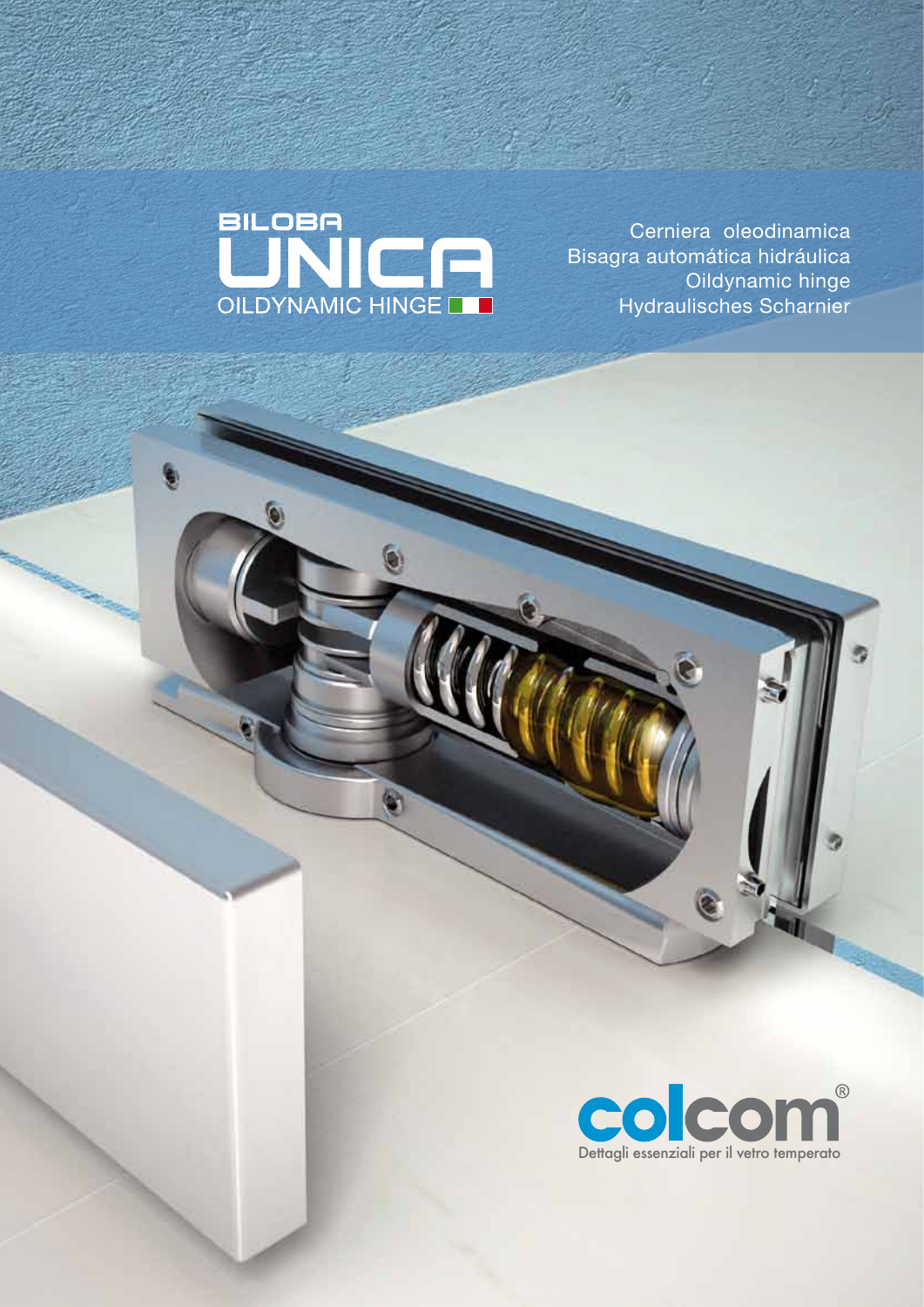# BILOBA llce OILDYNAMIC HINGE

### **UNICA è l'innovativa cerniera oleodinamica che arricchisce la serie Biloba.**

Nasce per le porte esterne, ma il suo formato e design minimale ne consentono l'applicazione in qualsiasi ambiente. Si distingue per la semplicità e rapidità di installazione a terra e può soddisfare anche applicazioni a bilico. Biloba UNICA consente di non installare alcun dispositivo nè a pavimento nè aereo, conservando però il beneficio dell'automatismo di chiusura. Biloba UNICA è abbinabile a tutti i patch fittings ed alla cerniera superiore serie Maxima.

#### **UNICA: la innovadora bisagra hidráulica que enriquece la serie Biloba.**

Ha sido creada para puertas exteriores, pero su formato y su diseño minimalista permiten aplicarla en cualquier ambiente. Se distingue por ser sencilla y rápida de instalar en el suelo; también puede utilizarse en aplicaciones basculantes. Biloba UNICA permite no instalar ningún dispositivo, ya sea en el suelo o aéreo, sin renunciar al beneficio del automatismo de cierre. Biloba UNICA se puede acoplar con todos los herrajes y con la bisagra superior de la serie Maxima.

## **UNICA is the innovative hydraulic hinge that enriches the Biloba series.**

Conceived for installation on exterior doors, this hinge features pure, essential design and is ideal for installation in any type of setting. It is extremely quick and easy to install in floor and pivot doors as well. Biloba UNI-CA does not require the installation of floor or overhead devices, yet it maintains the advantages of a closing system. Biloba UNICA can be combined to all patch fittings and top hinges in the Maxima series.

#### **UNICA ist das innovative hydraulische Scharnier, das die Serie Biloba bereichert.**

Es wurde für die Außentüren konzipiert, doch seine Größe und sein Minimal Design ermöglichen eine Anwendung in jeglichen anderen Bereichen. Es zeichnet sich durch eine mühelose und schnelle Installation am Boden aus und ist auch für Anwendungen mit Schwingtüren geeignet. Mit Biloba UNICA ist die Installation eines Boden- oder Obentürsystems nicht erforderlich, wobei jedoch der Vorzug des Schließautomatismus beibehalten wird. Biloba UNICA ist mit allen Patch Fittings und mit dem oberen Scharnier der Serie Maxima kombinierbar.

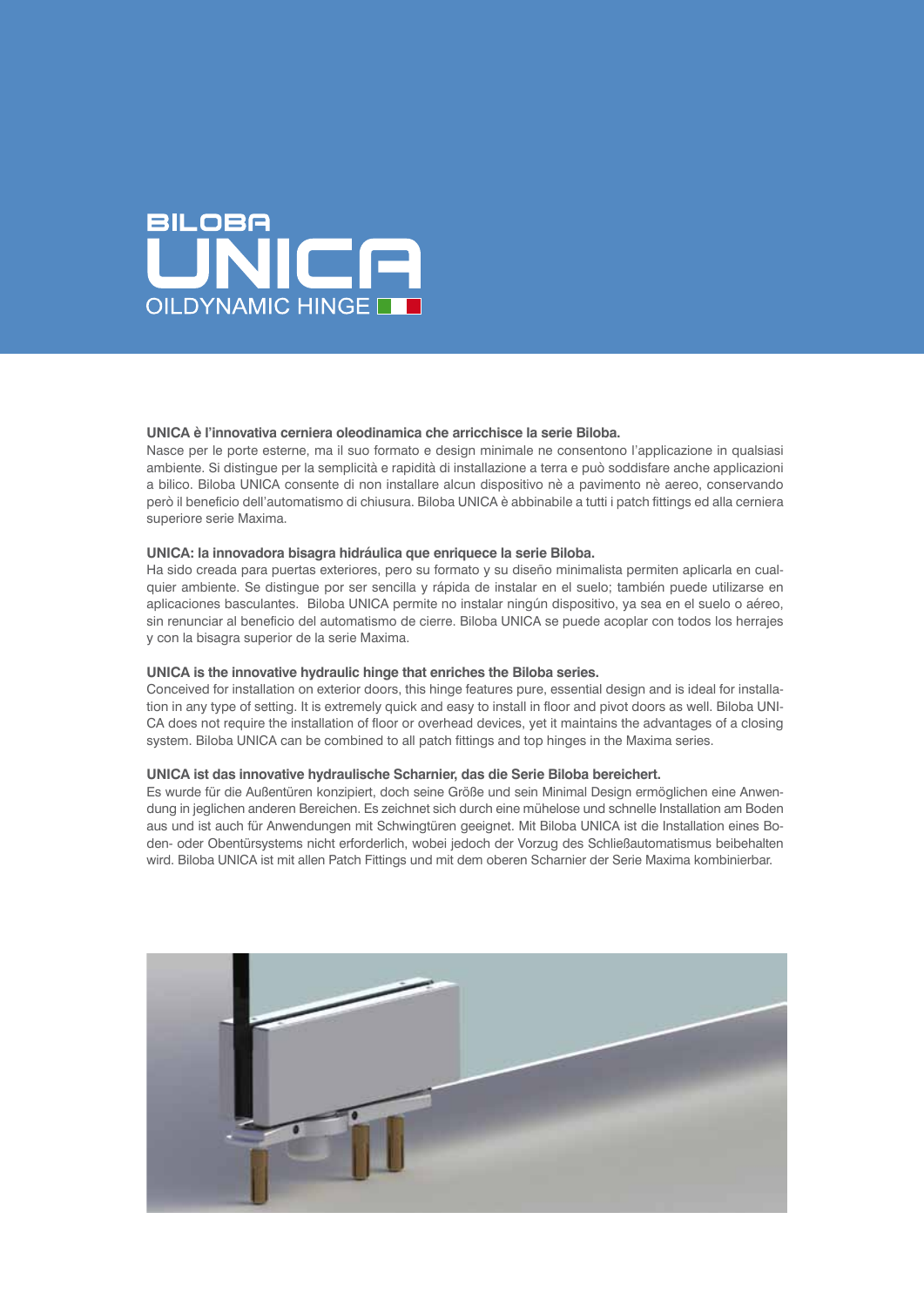Biloba UNICA racchiude al suo interno freno, regolazione della velocità di chiusura e dello scatto finale dell'anta, in **solo 56mm di altezza**. Disponibile in tutte le finiture consuete, per spessori vetro da 8 a 13.52 mm e porte di peso fino a 100 kg.

Biloba UNICA encierra en su interior un freno, un sistema de regulación de la velocidad de cierre y del golpe final de la hoja, en tan **solo 56 mm de altura**. Disponible en todos los acabados habituales, para espesores de vidrio de 8 a 13,52 mm y puertas de hasta 100 kg de peso.

Biloba UNICA encompasses the brake, closing speed adjuster and final latch in a space **only 56 mm high**. Available in all standard finishes, for glass pane thicknesses of 8 to 13.52 mm and doors weighing up to 100 kg.

Biloba UNICA beinhaltet eine Bremse, eine einstellbare Schließgeschwindigkeit und einen regelbaren Einschnappmechanismus des Türflügels, bei **nur 56mm Höhe**. In allen üblichen Ausführungen erhältlich, für Glasstärken von 8 bis 13.52 mm und Türen von bis zu 100 kg Gewicht.





- Freno integrato Freno integrado Built-in brake Integrierte Bremse.  $\left(1\right)$
- Regolazione dello scatto finale dell'anta Regulación del golpe final de cierre de la  $\left( 2\right)$ hoja - Final latch adjuster - Einstellung des Einschnappmechanismus für den Türflügel.
- Regolazione della velocità di chiusura della porta Regulación de la velocidad de cierre de la puerta - Closing speed adjuster - Einstellung der Türschließgeschwindigkeit.
- Regolazione allineamento della porta Regulación de la alineación de la puerta Door alignment adjuster - Einstellung der Türausrichtung.

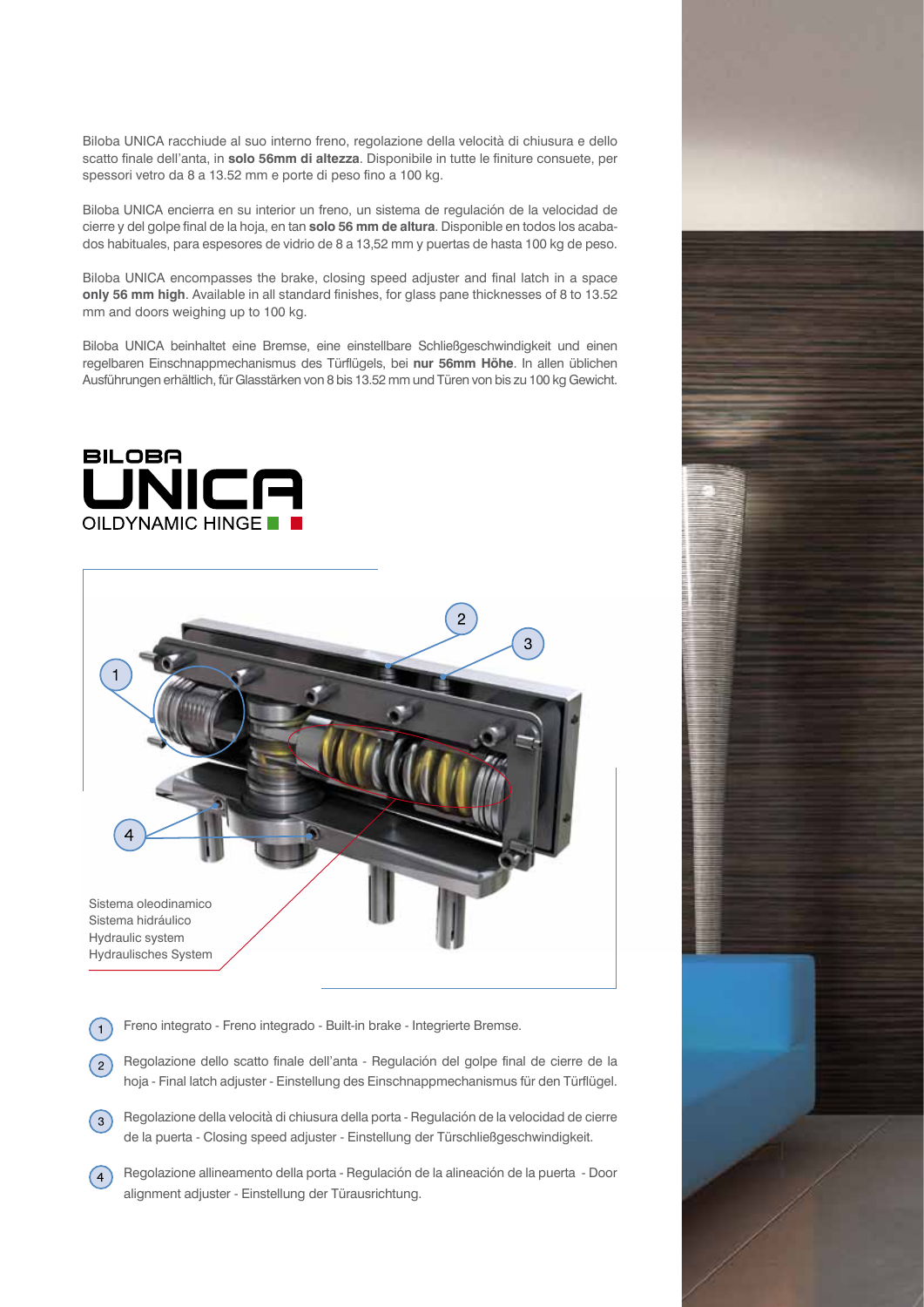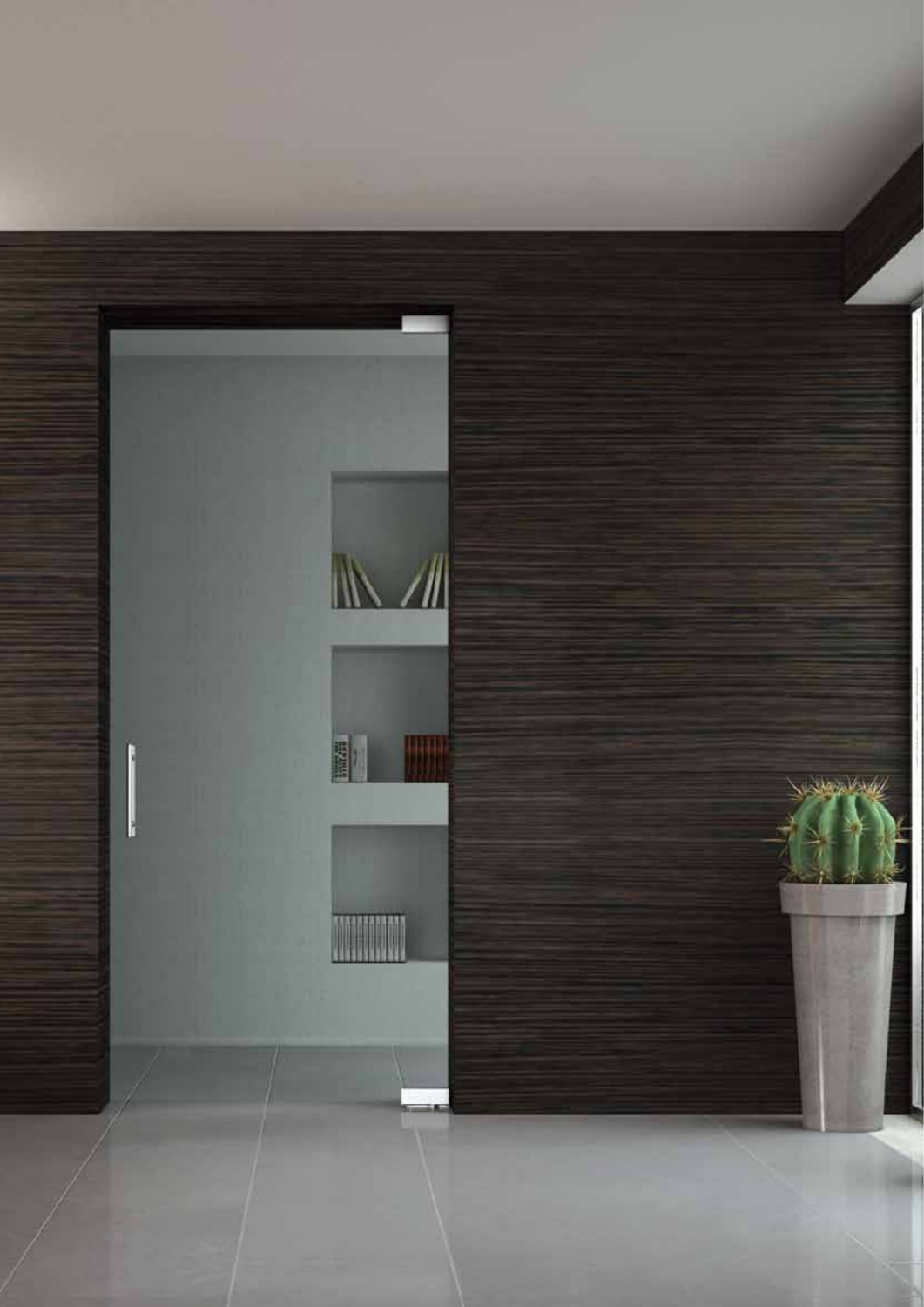





## **Applicazione STANDARD - Aplicación ESTÁNDAR - STANDARD application - STANDARD-Anwendung**

Con un'UNICA cerniera si sorreggono porte pesanti senza variare il comportamento di chiusura che resta automatico. La variante a bilico permette l'applicazione su vani porta più ampi, mantenendo massima stabilità e sicurezza in un minimo ingombro.

Con una bisagra UNICA se sostienen puertas pesadas sin modificar el comportamiento de cierre, que sigue siendo automático. La variante basculante permite su aplicación en huecos de puerta más grandes, manteniendo la máxima estabilidad y seguridad en un espacio mínimo.

A SINGLE hinge can be used to support heavy doors without having to change the closing mechanism, which remains automatic. The pivot variant can be mounted on very large doors, providing excellent stability, safety and minimum space.

Das Scharnier UNICA eignet sich auch für schwere Türen, ohne dabei das Schließverhalten zu verändern, das weiterhin automatisch bleibt. Die Schwingtürvariante ermöglicht die Anwendung an größeren Türöffnungen unter Beibehaltung der maximalen Stabilität und Sicherheit bei geringem Raumbedarf.

## **Applicazione A BILICO - Aplicación BASCULANTE - PIVOT application - Anwendung für SCHWINGTÜREN**